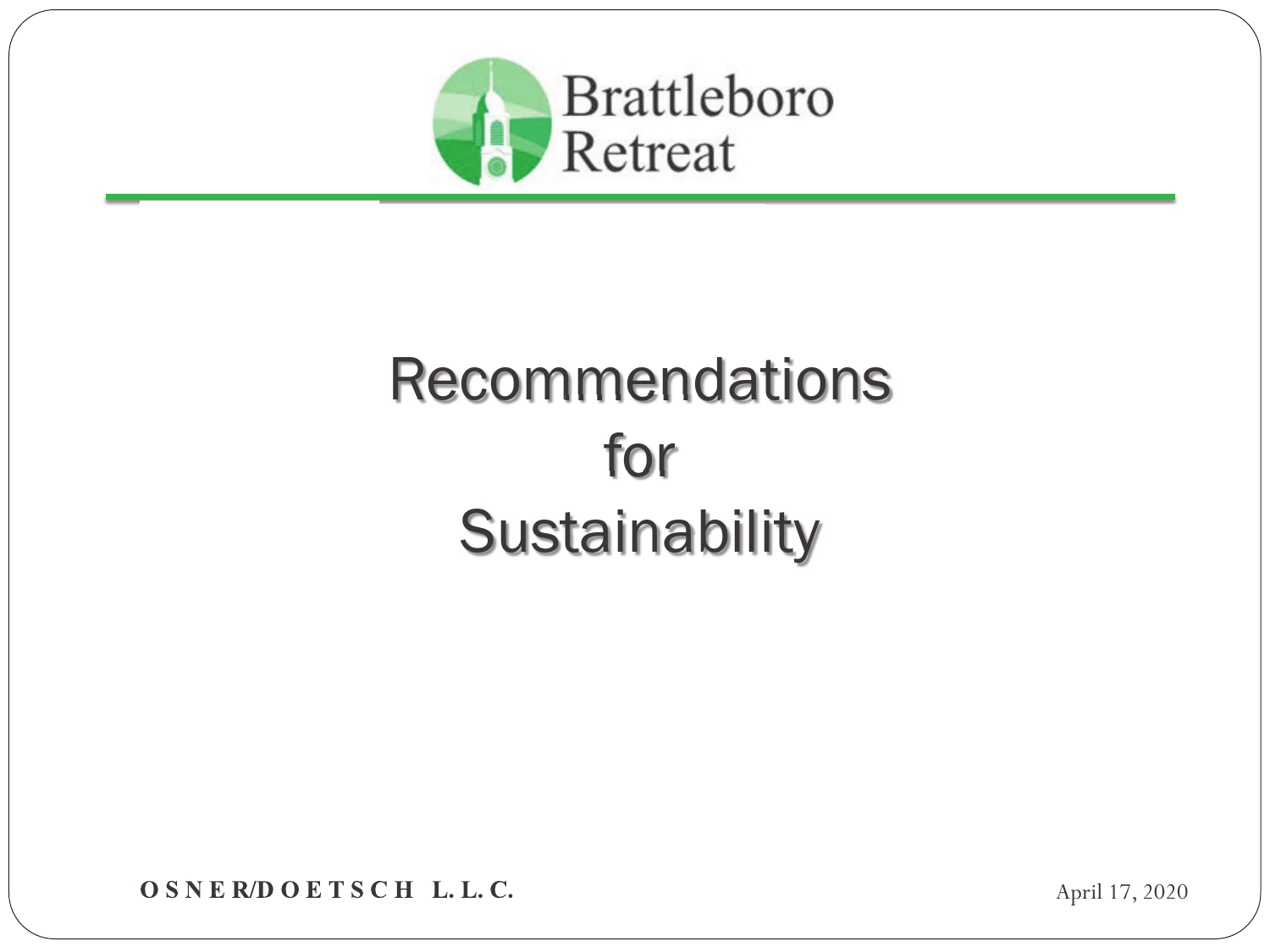#### Preface

At the time of the Retreat organizational assessment, the COVID-19 pandemic was in very early stages and had yet to reach the United States. Certain pressures and dynamics during that period have either heightened, or altered, or are no longer in play.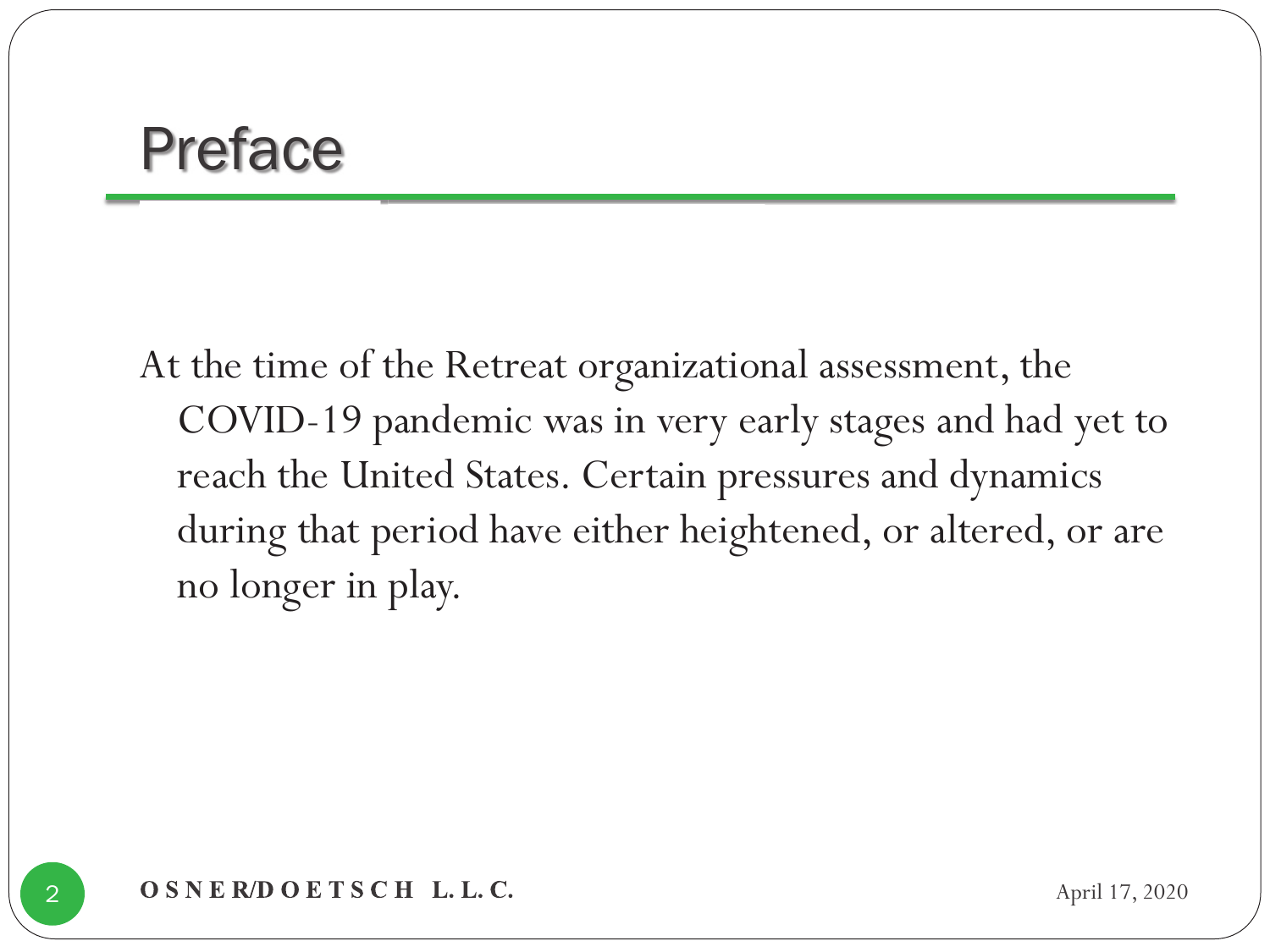#### Preface

This stated, though strategies have changed or are on hold, the following Key Questions are still in vogue.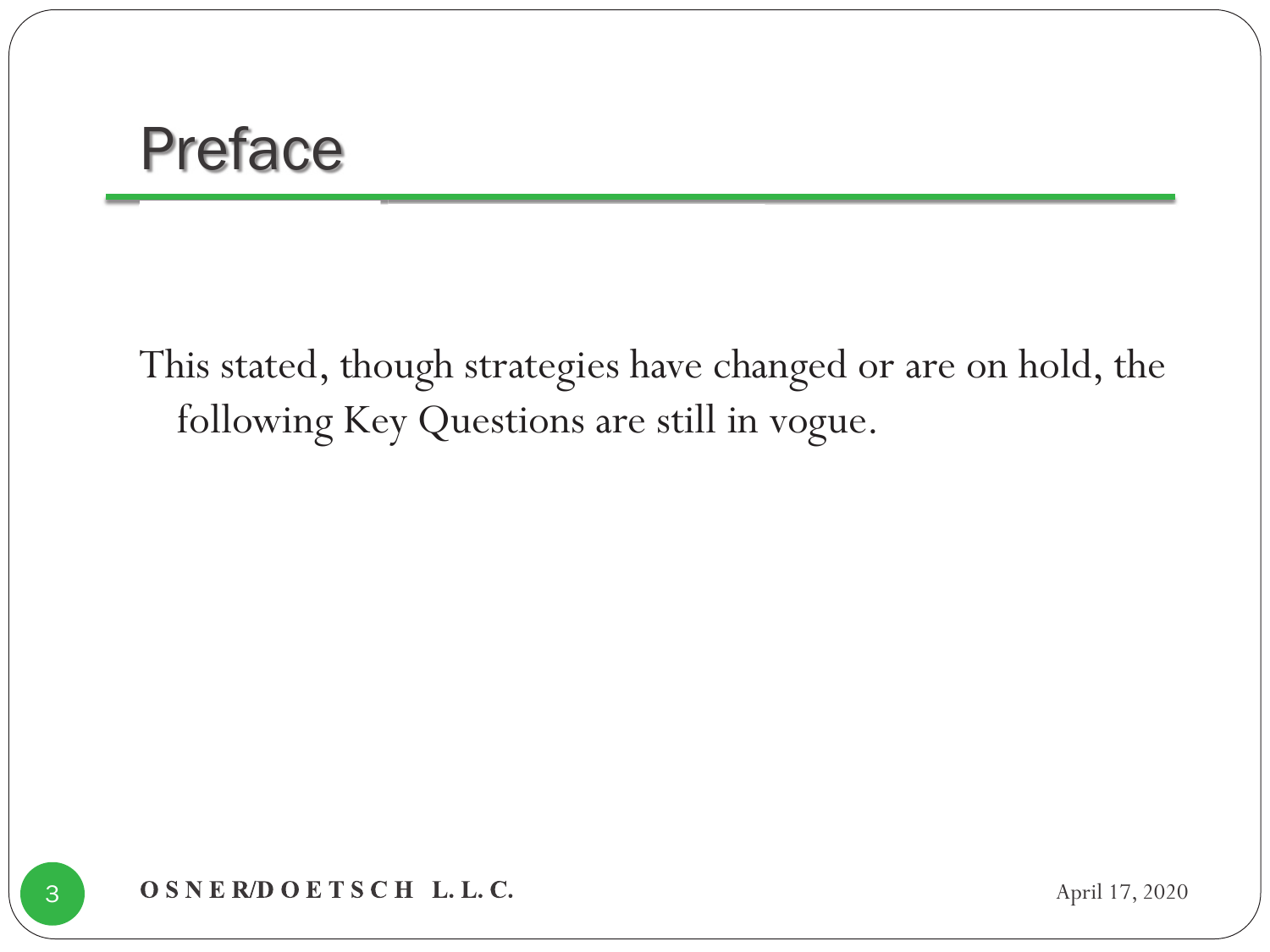- y Are the Retreat's challenges insurmountable regardless of its turnaround initiatives and a vision to transform?
- y Is a freestanding facility without a corporate owner a viable model in the state of Vermont?
- Can the Retreat the sustain itself without State support?
- $\bullet$ Should the Retreat close or sell?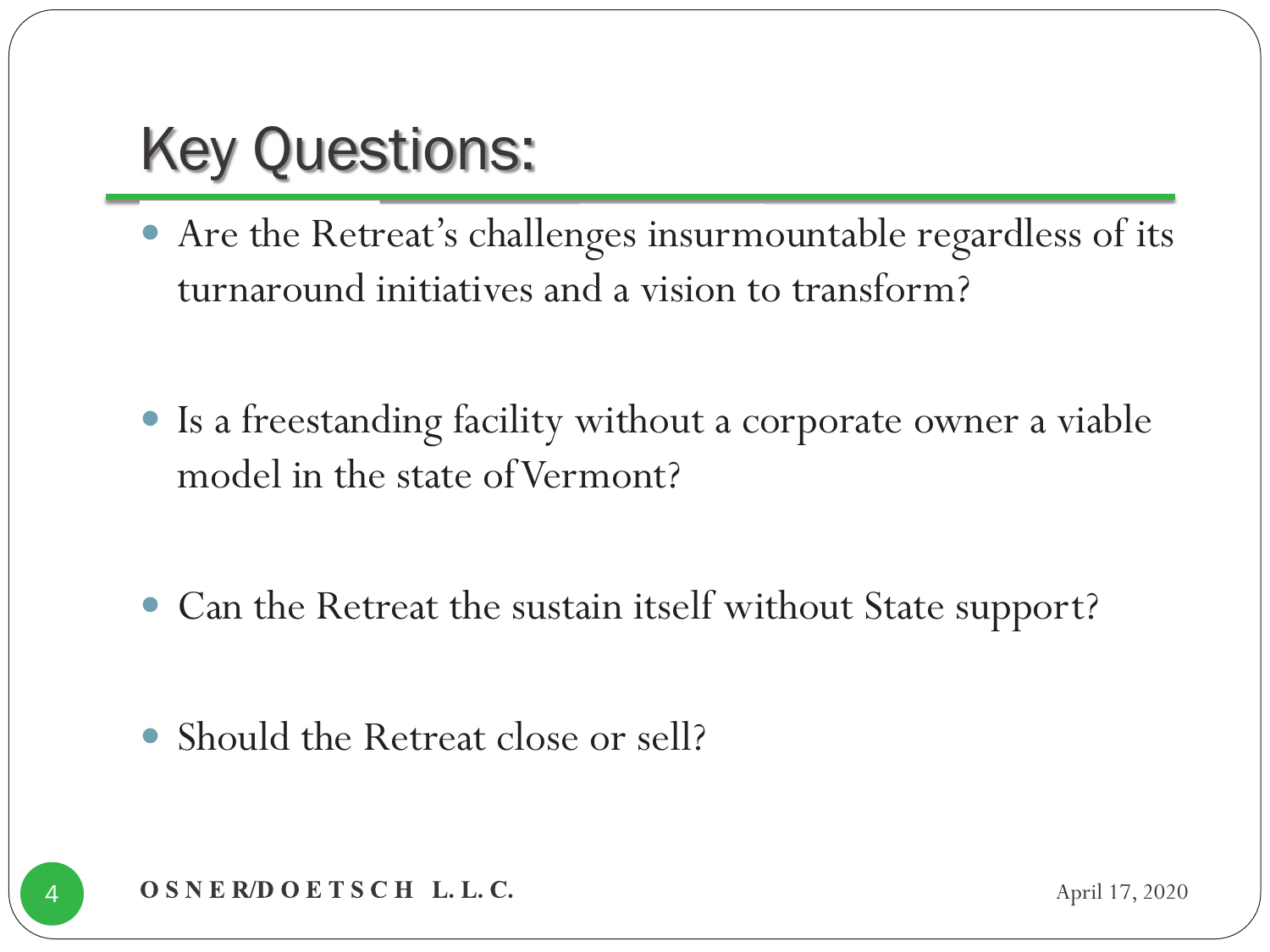## Key Questions:



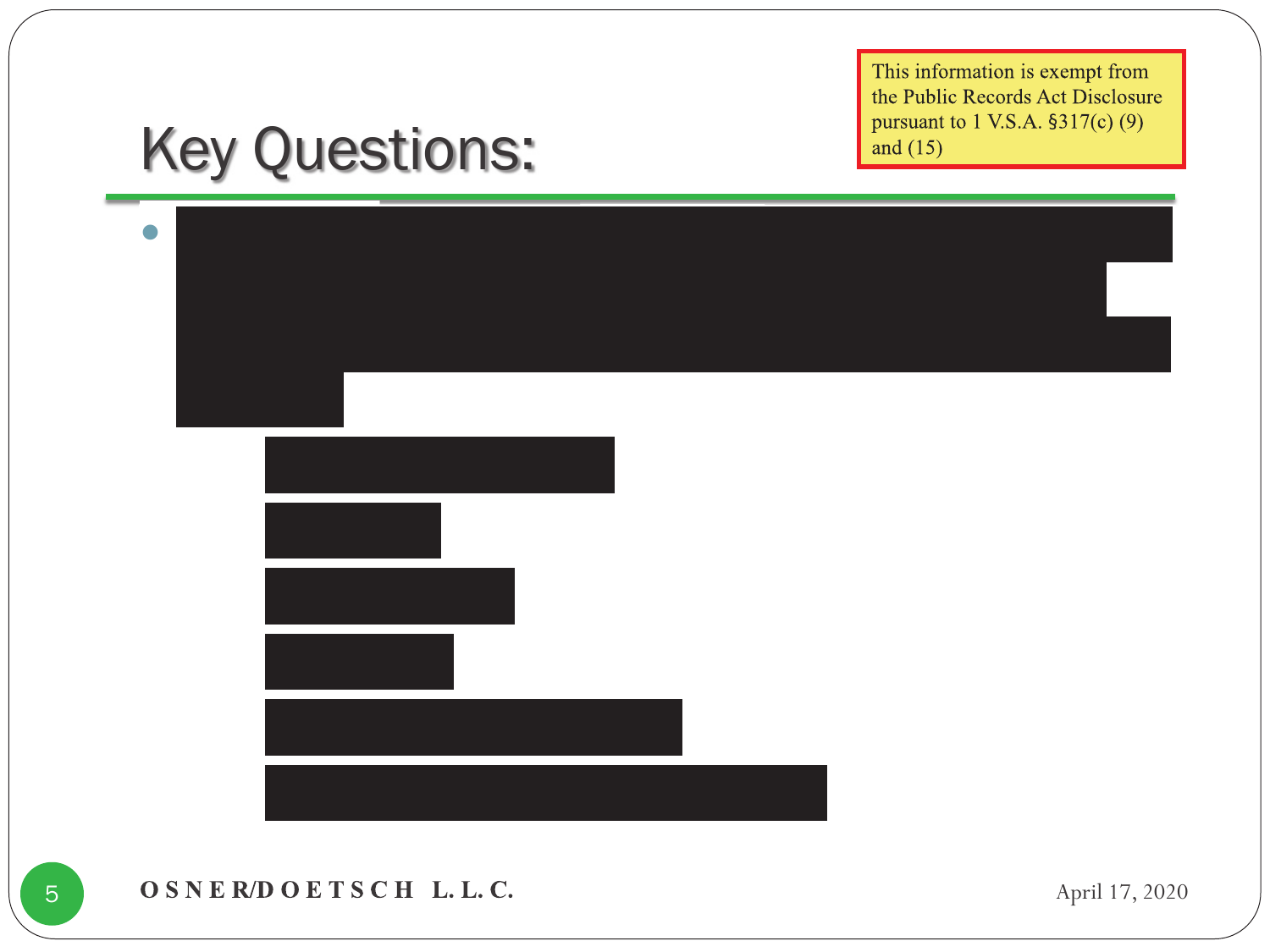- y Is a freestanding facility without a corporate owner a viable model in the state of Vermont? Conditional, based on several factors:
	- multiple payers
	- good rates
	- the right kind of volume
	- ability to attract and retain providers<br>- the strength of the revenue cycle
	- the strength of the revenue cycle
	- the reserve of cash

The Retreat has the first four factors.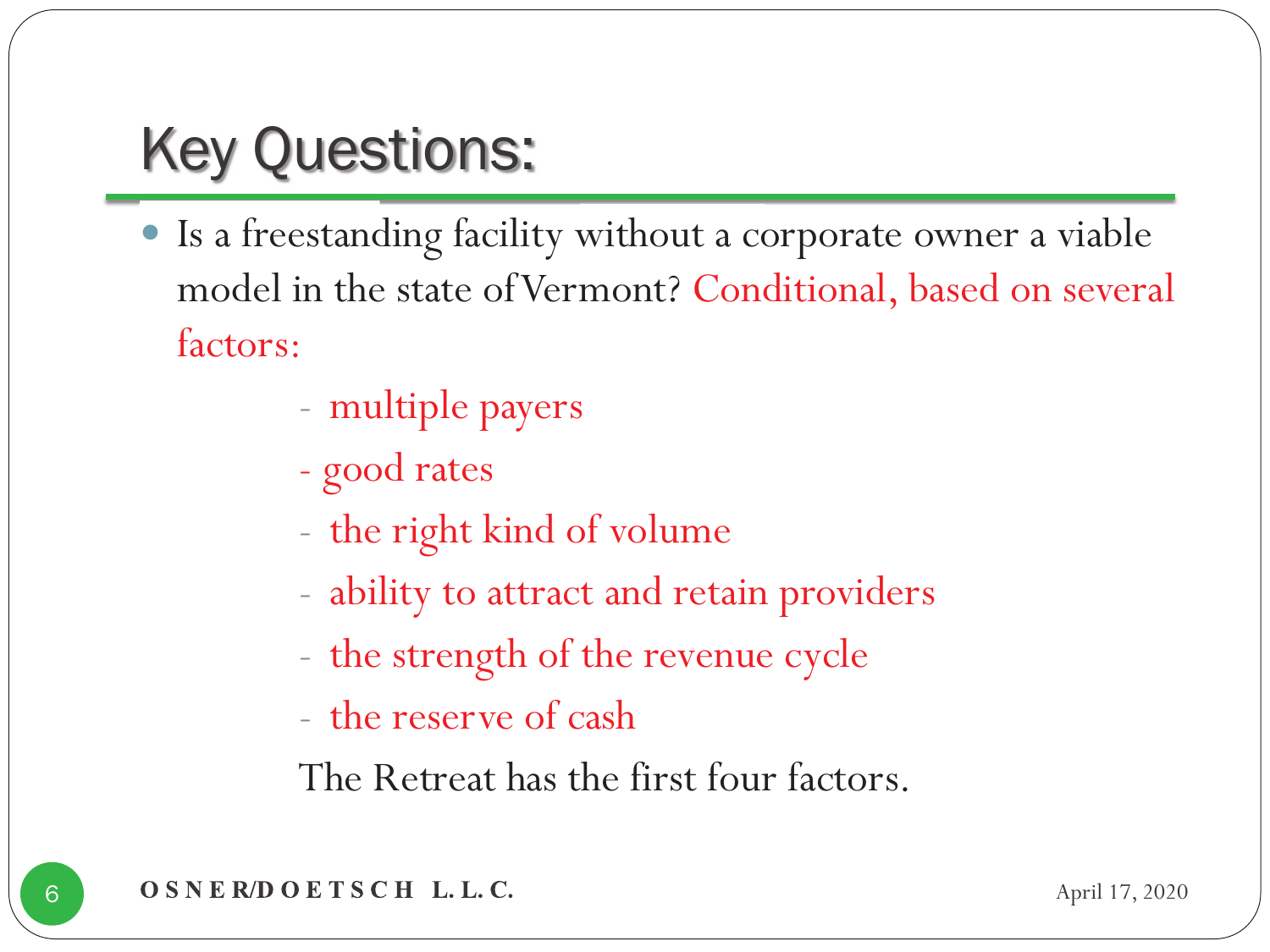• Can the Retreat the sustain itself without State support? \*Yes – by fixing the revenue cycle and controlling expenses, by managing throughput, "churn", and payer mix. Most contractual rates are good, some are exceptional.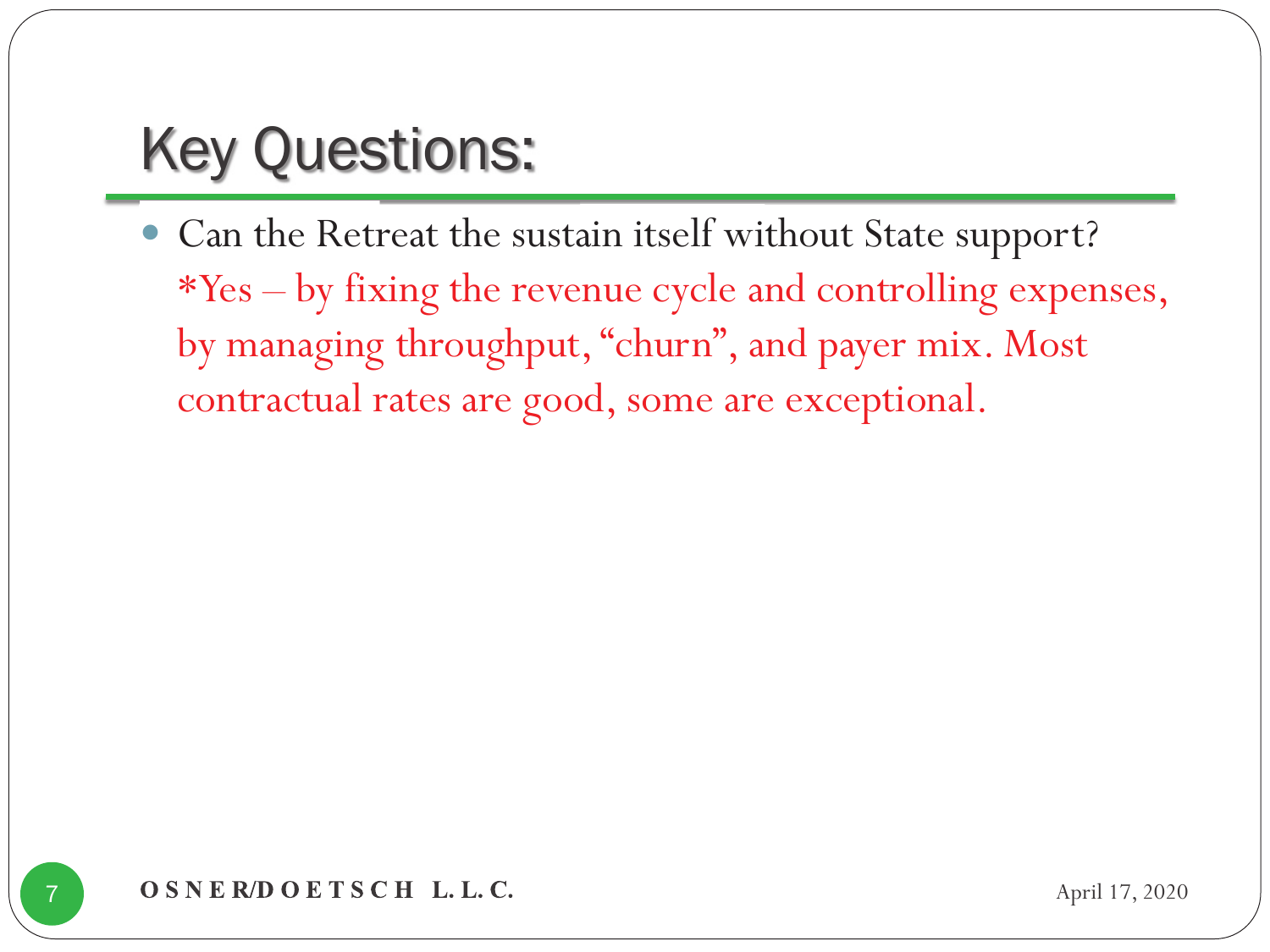• Can the Retreat the sustain itself without State support? \*Yes – by fixing the revenue cycle and controlling expenses, by managing throughput, "churn", and payer mix. Most contractual rates are good, some are exceptional.

\* The proposed initiatives prior to COVID-19 could have resulted in \$5.5M reduction in Retreat expenses over the course of one to one and half years. A ninemonth interim State safety net would be required. With COVID-19 and the Retreat's response, a drop in expense has fast-tracked, but also, a further drop in cash from the steep decline in census –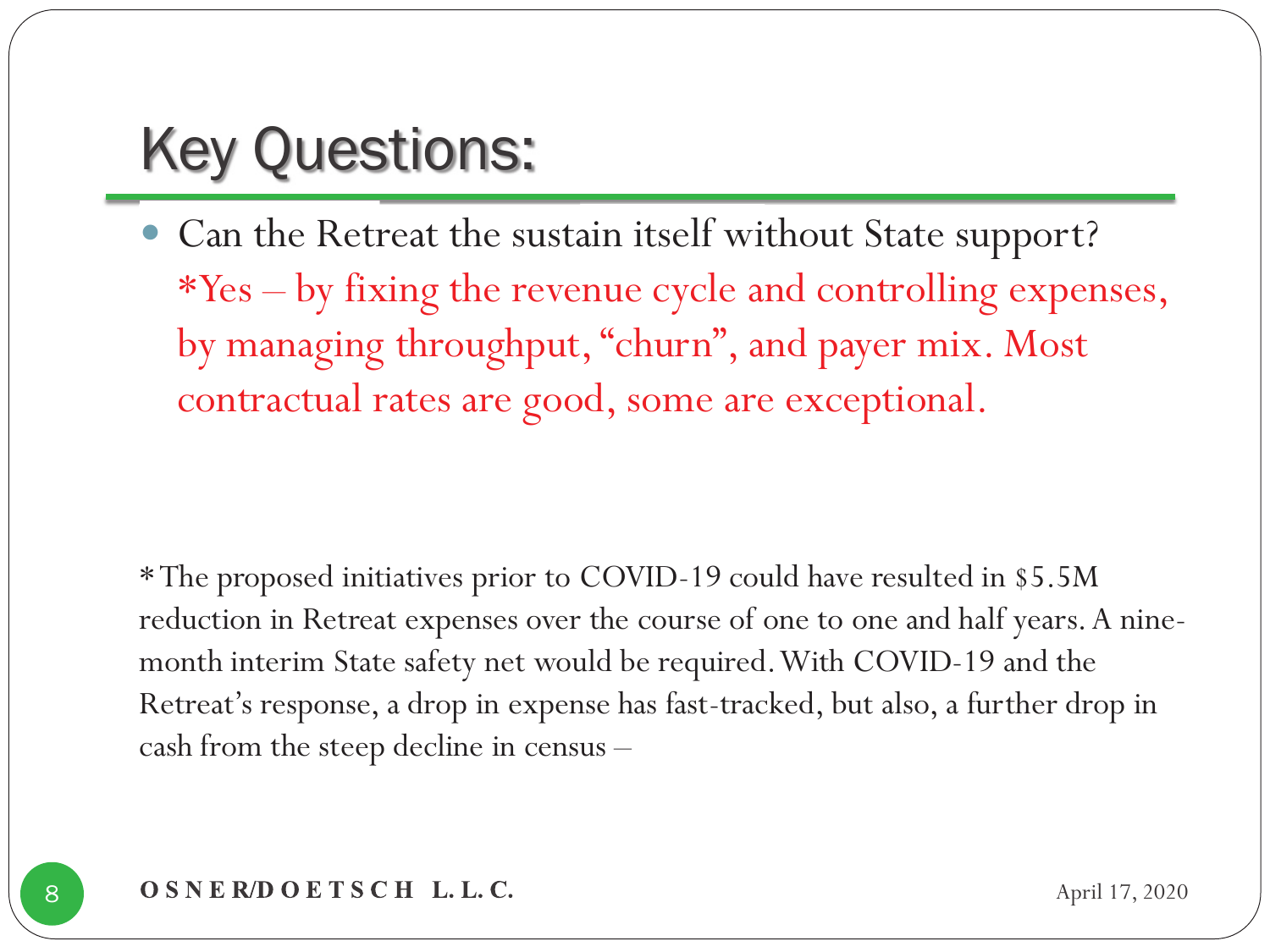• Can the Retreat the sustain itself without State support? \*Yes – by fixing the revenue cycle and controlling expenses, by managing throughput, "churn", and payer mix. Most contractual rates are good, some are exceptional.

\* – DHS assistance is now vital, as the Retreat, in its altered state, makes operational changes to maximize revenues the decreased volume.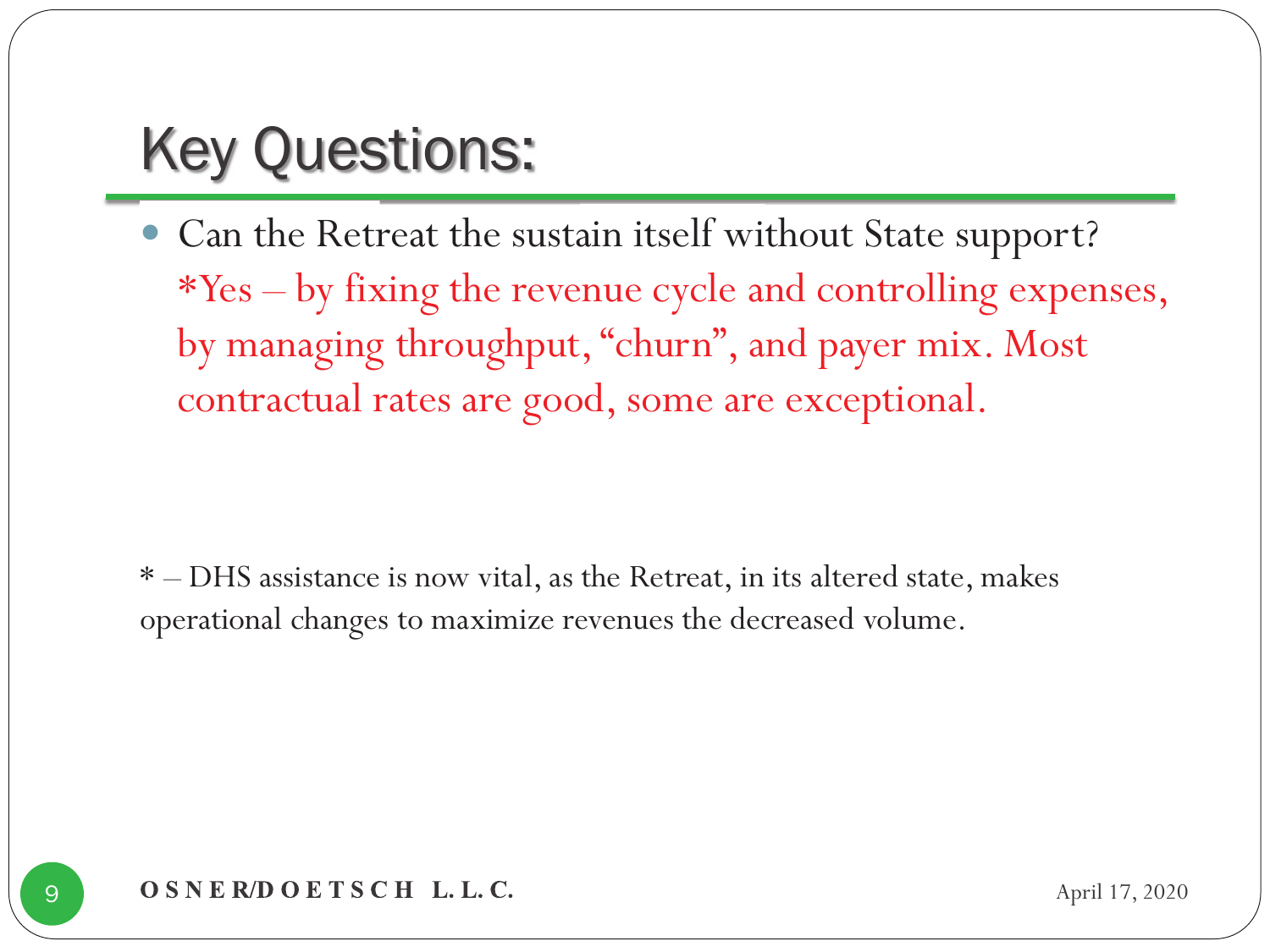## Key Questions:



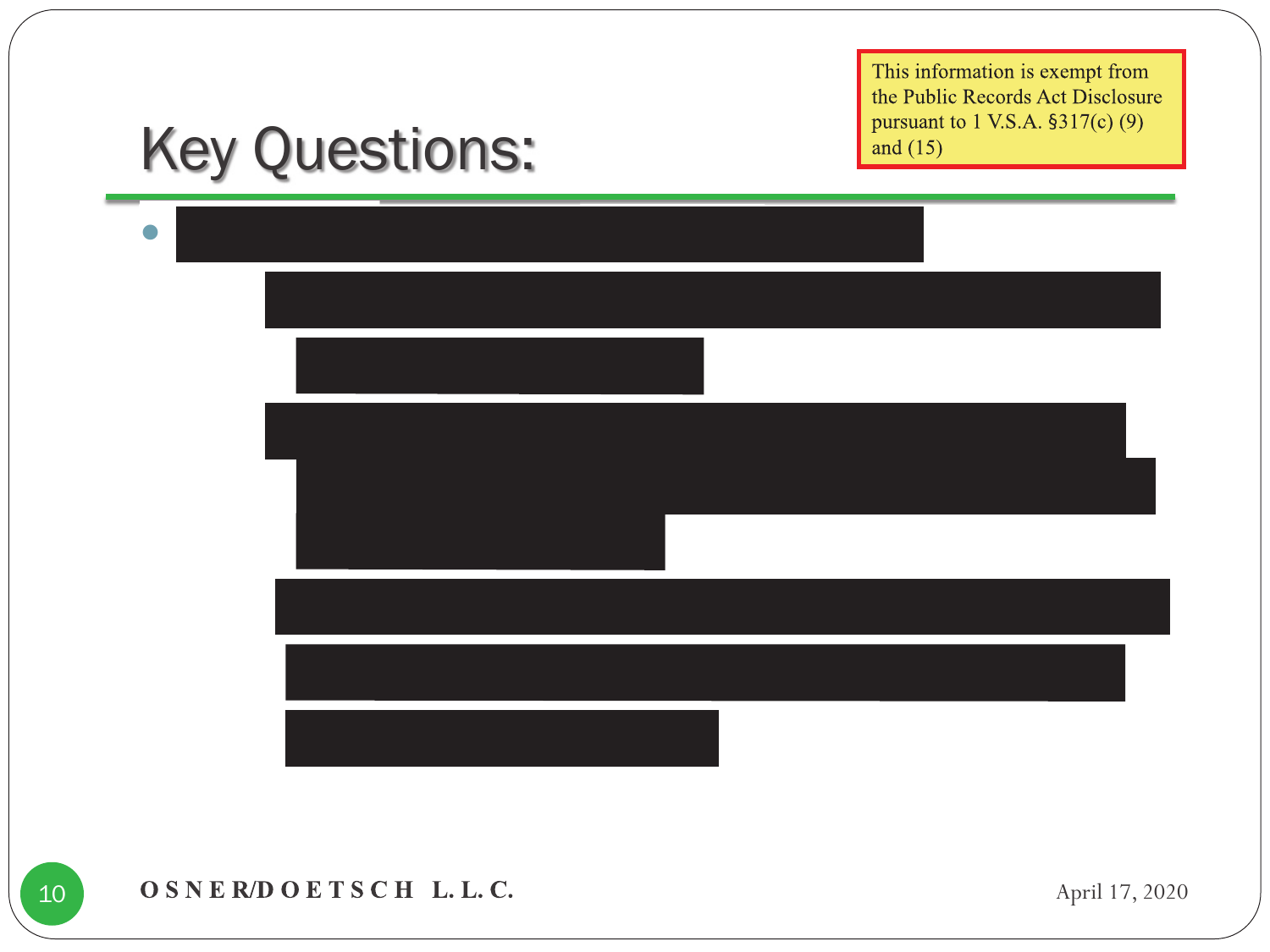#### Immediate Observations

- $\bullet$  High investment in legacy from senior leadership to line staff – what they do is important
- A genuine concern for patients
- $\bullet$ Strong physician brand
- A perception of being unique
- $\bullet$ Good contractual payer rates (in most cases)
- **OSNER/DOETSCH L.L.C** April 17, 2020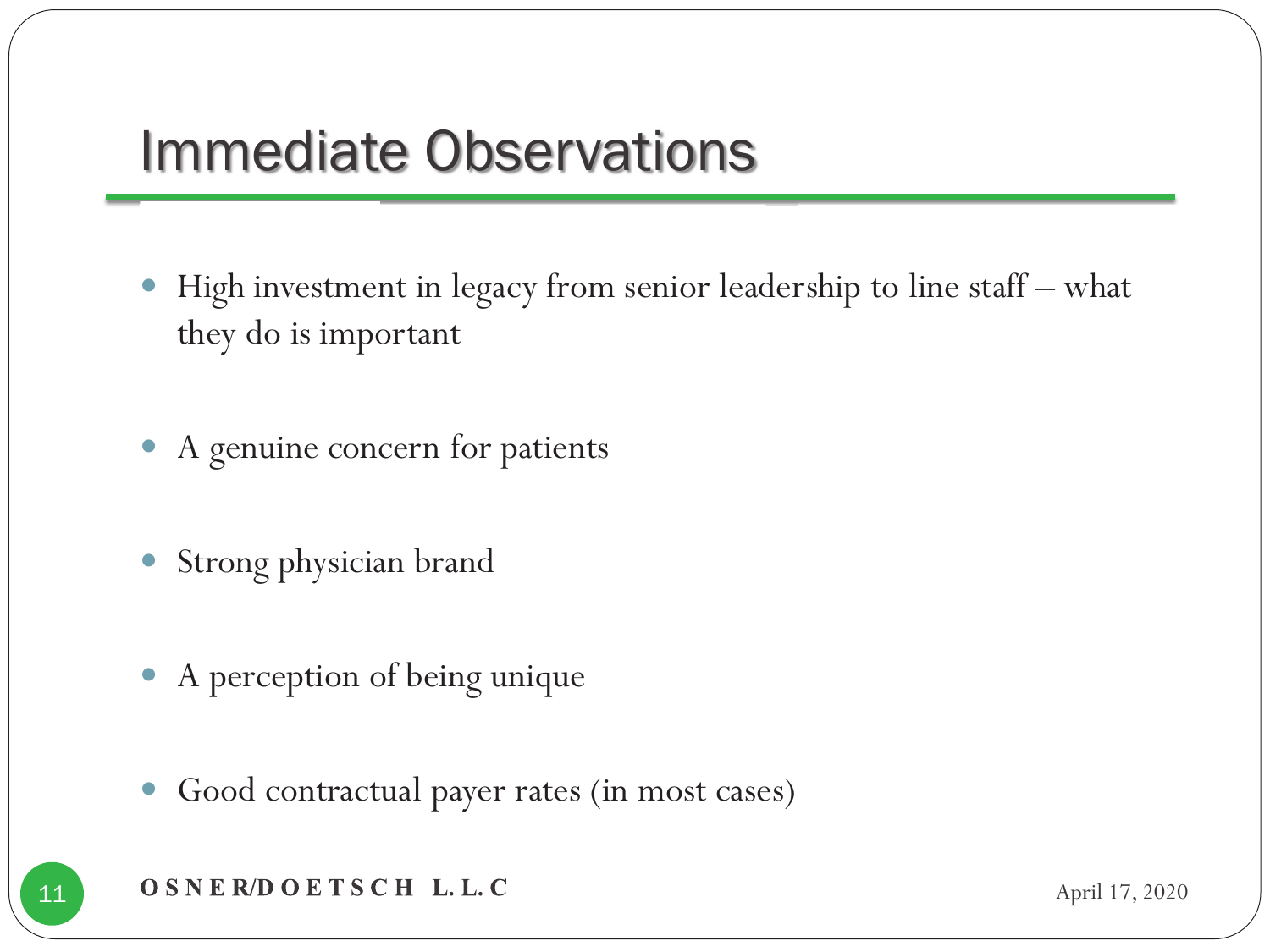#### **Immediate Observations continued**

- $\bullet$ A contentious state relationship with Retreat leadership
- An organizational provincialism
- $\bullet$ A hostile and obstructing union culture
- $\bullet$ Overstaffing across disciplines/high overtime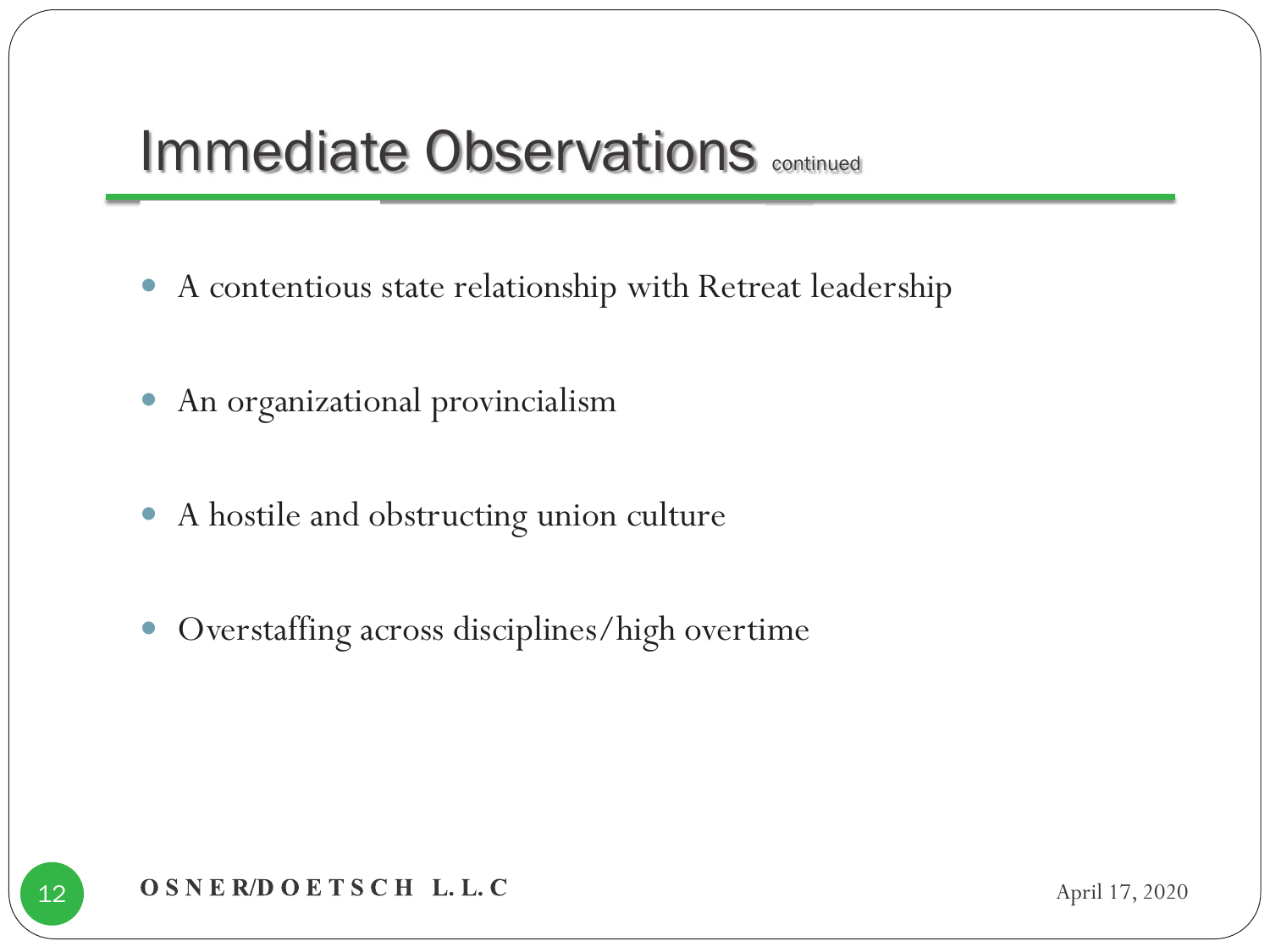#### **Immediate Observations continued**

- $\bullet$ An insufficient and impeding health information platform
- An eroded revenue cycle structure
- $\bullet$ Aging physical plant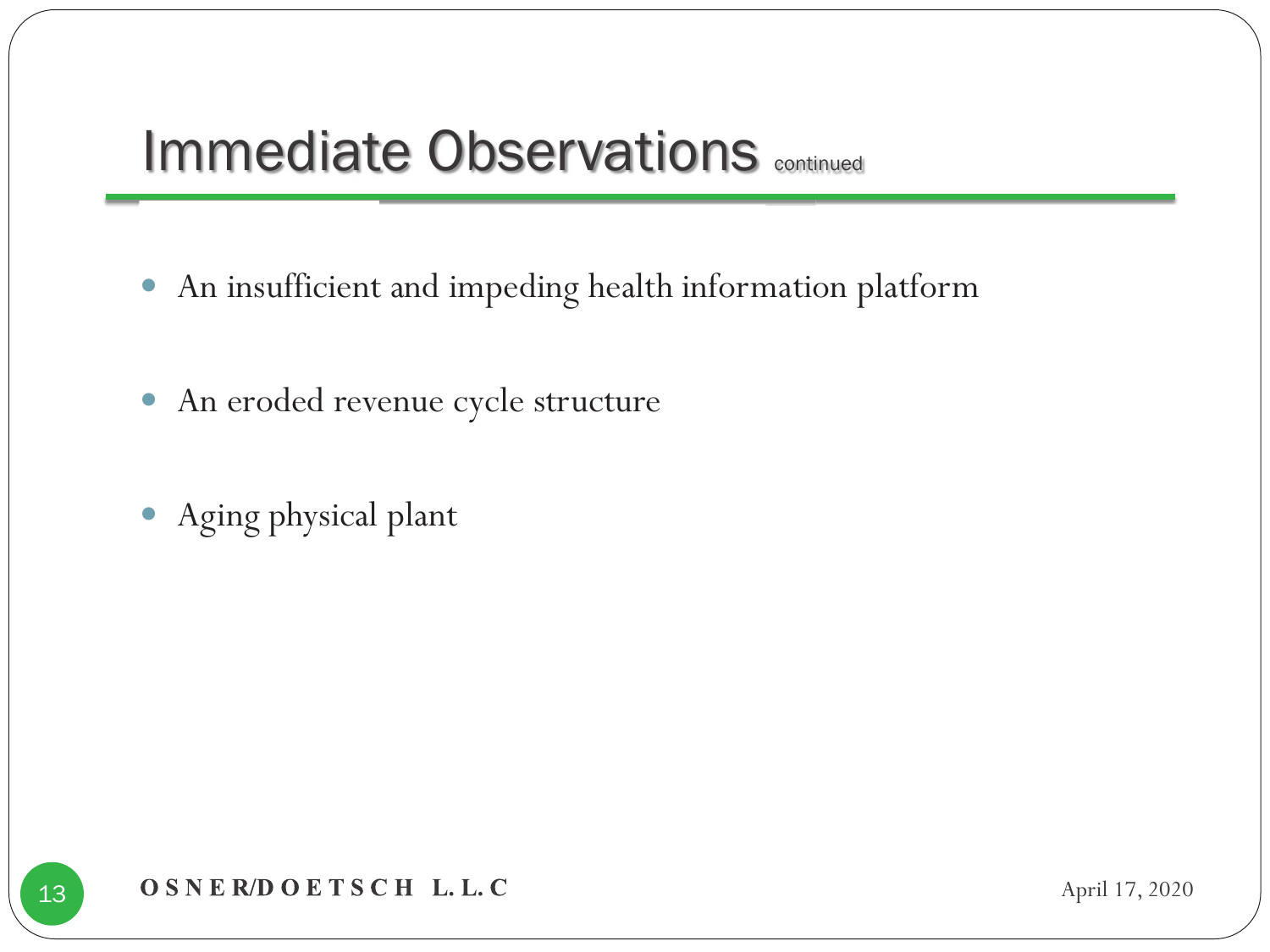**OSNER/DOETSCH L.L.C.** April 17, 2020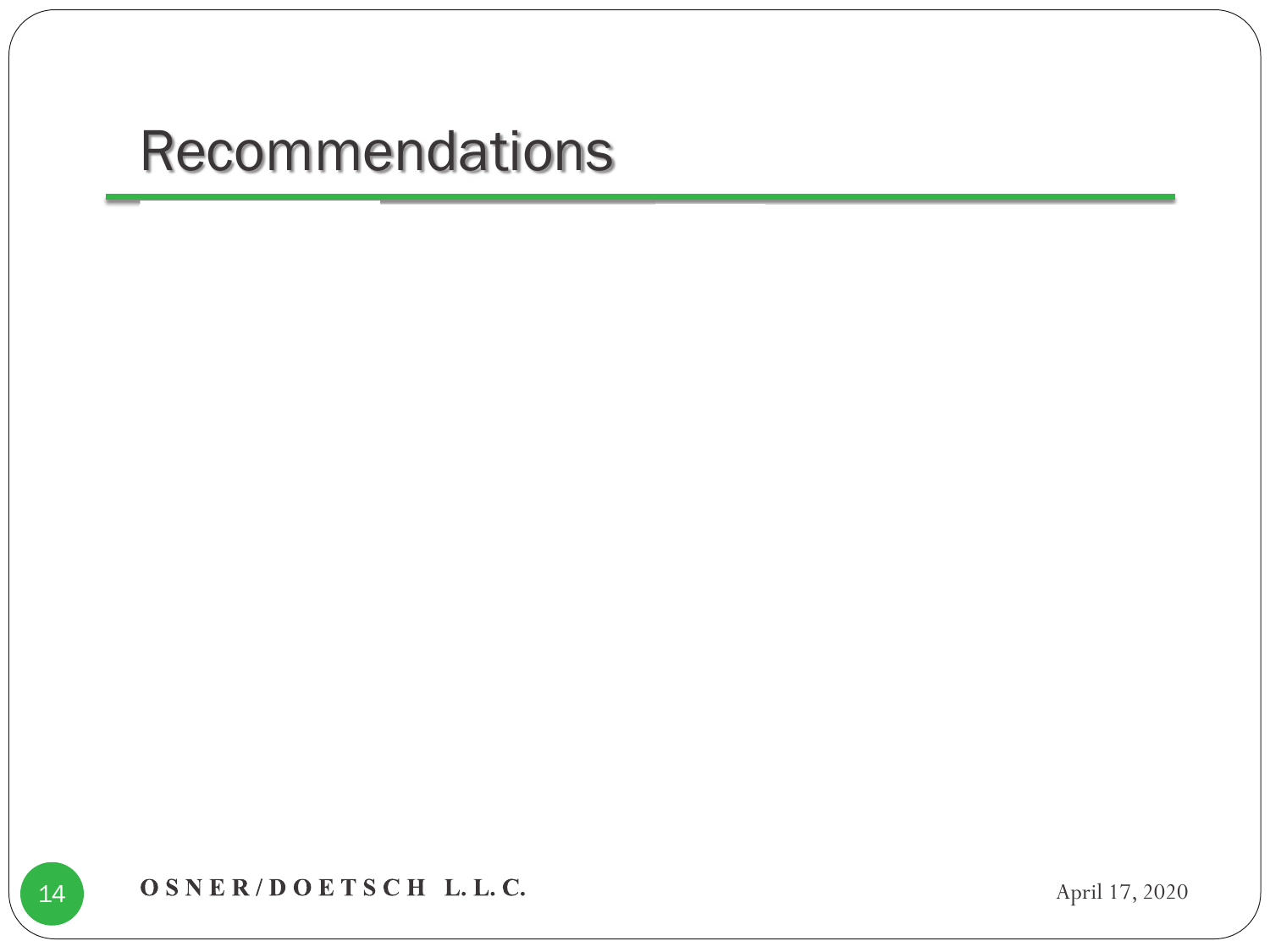Organizational Restructure

- $\bullet$ Resize Senior Team
- $\bullet$ UR becomes Care Management under the CNO or CFO
- y All financial and revenue cycle reports to CFO
- y Reorganization of the Nursing Department
- $\bullet$ Creation of Vice President of Ambulatory/Integration Services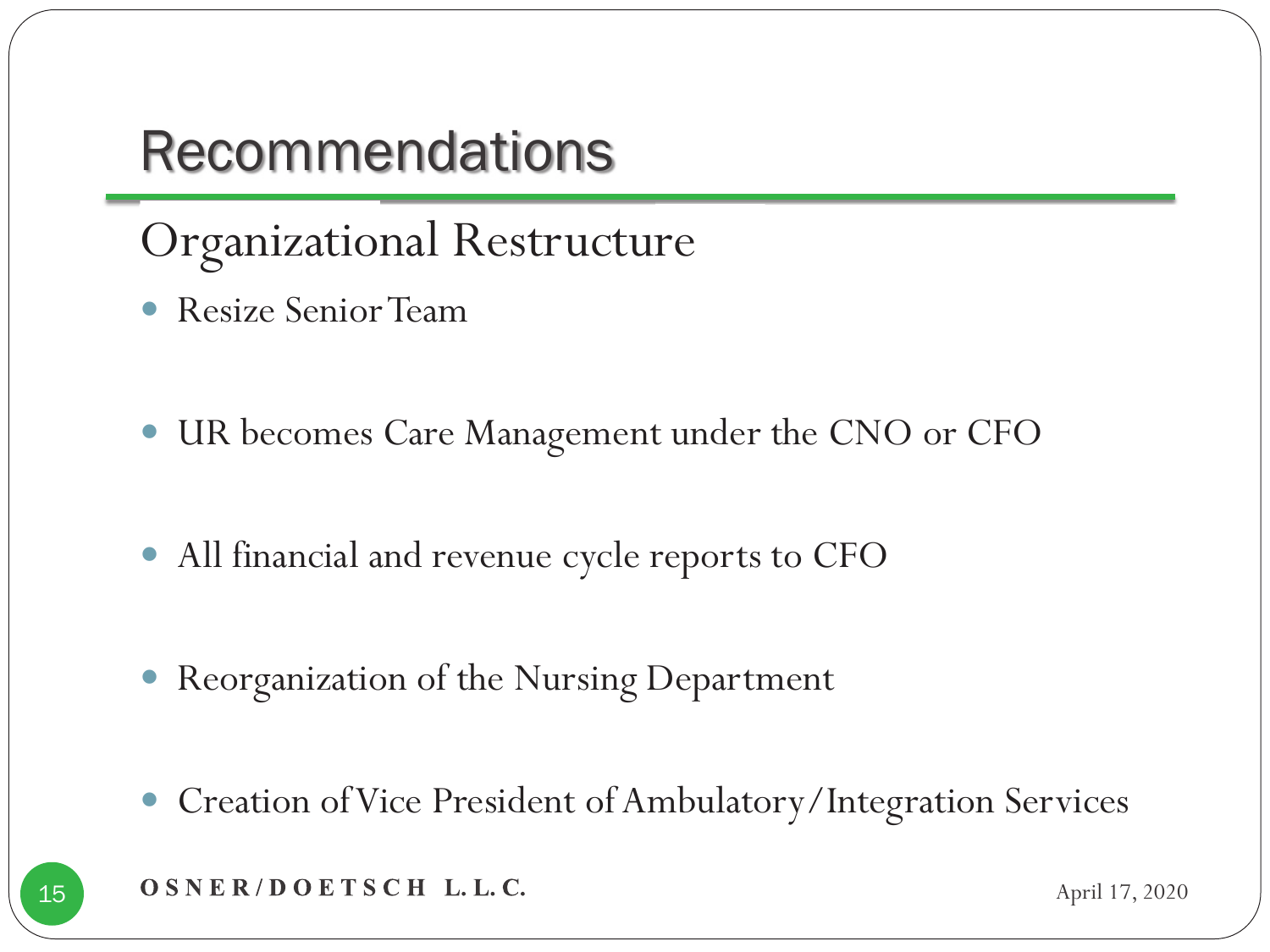Organizational Restructure continued

- $\bullet$ Creation of "Retreat Inc"
- $\bullet$  Retitle Positions
	- -CMO to CMO/CIO (Chief Integration Officer)
	- -CNO/SR VP Patient Care to CNO/Exe Admin Acute Care
	- -Associate CNO to Director of Nursing
	- -VP positions realigned to Director level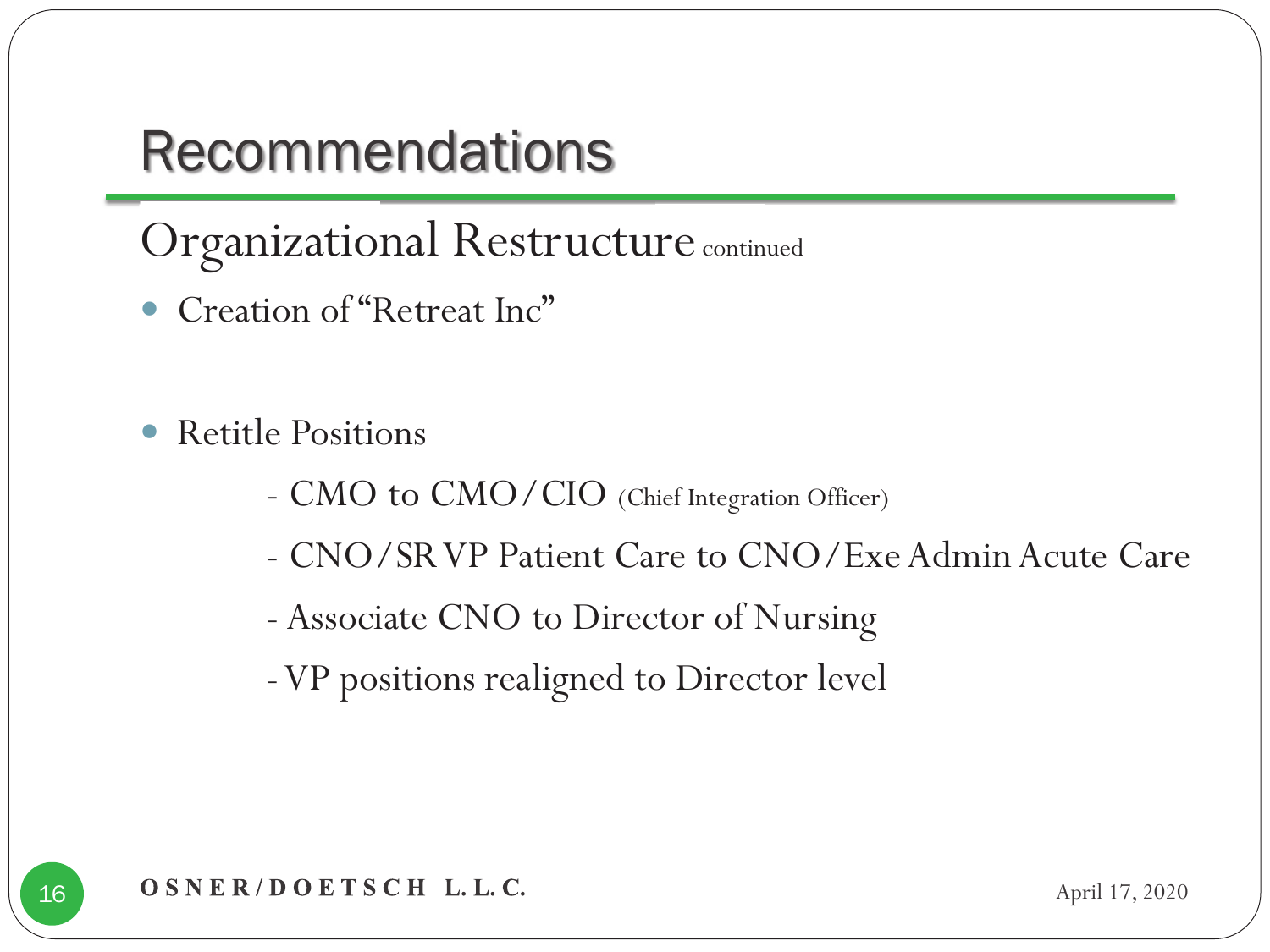#### **Operations**

- Replace 08:45 Morning Meeting with 08:00 FLASH
- $\bullet$  FLASH – quasi-administrative/clinical/operational/financial to coordinate:
	- -"churn"<br>--
	- throughput
	- clinical/operational resources
	- utilization review issues
	- problem solve & hold to accountability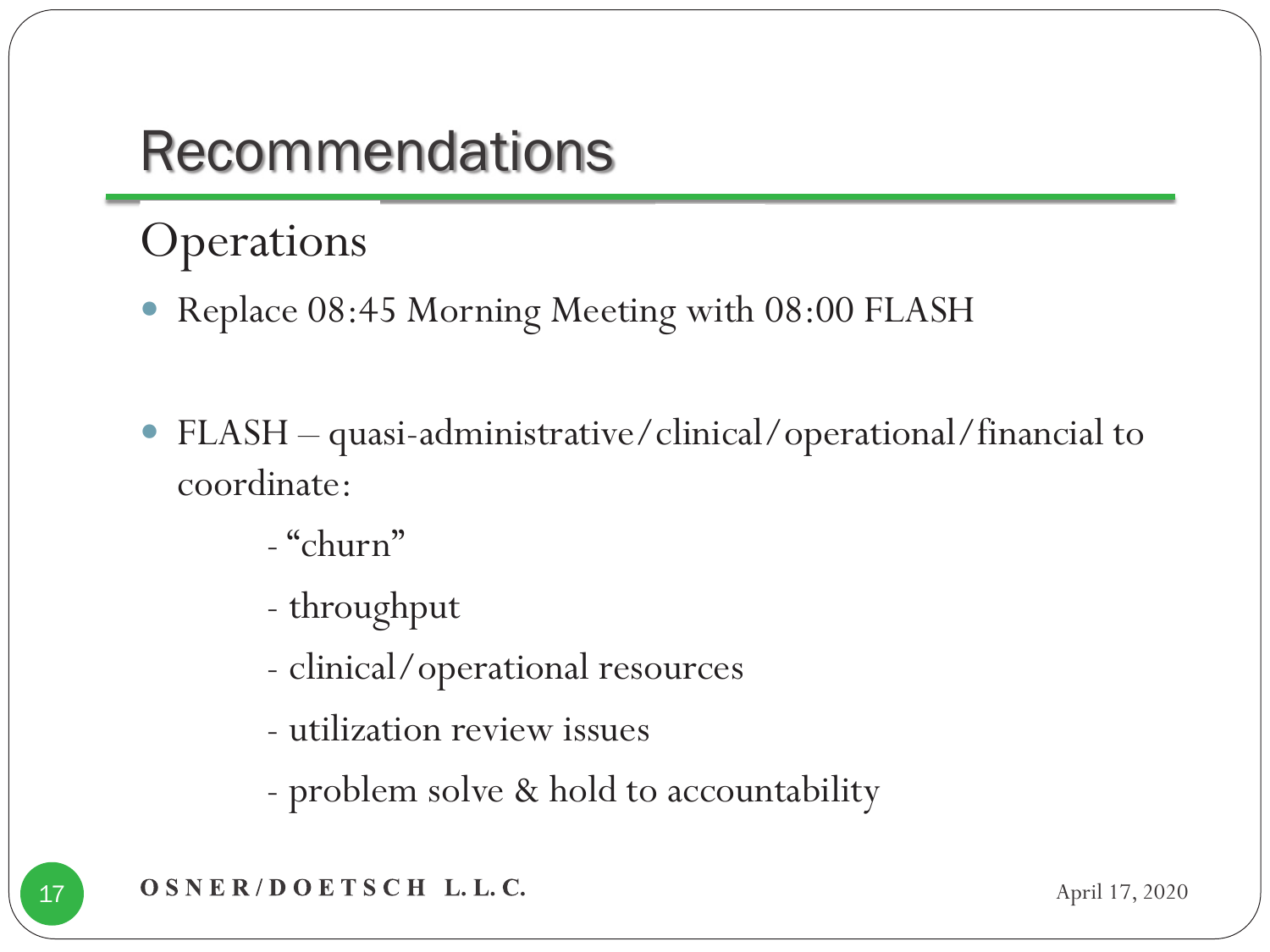#### Recommendations

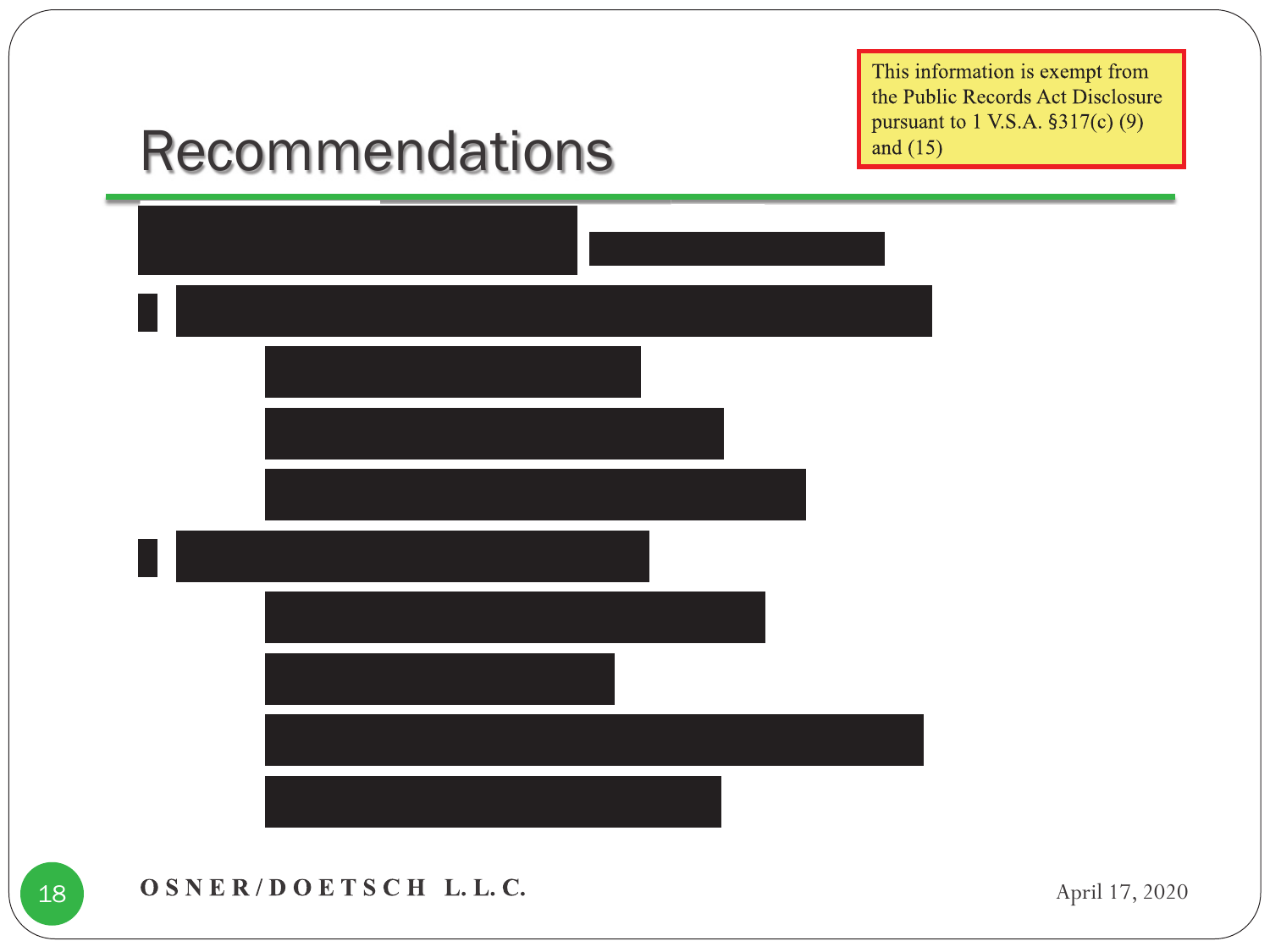#### Recommendations

|    |                        | <u> 1990 - Jan Barat, politik politik (</u> |  |
|----|------------------------|---------------------------------------------|--|
| 11 | <b>Service Service</b> |                                             |  |
|    |                        |                                             |  |
|    |                        |                                             |  |
|    |                        |                                             |  |
|    |                        |                                             |  |
|    |                        |                                             |  |

OSNER/DOETSCH L.L.C. April 17, 2020

19

f,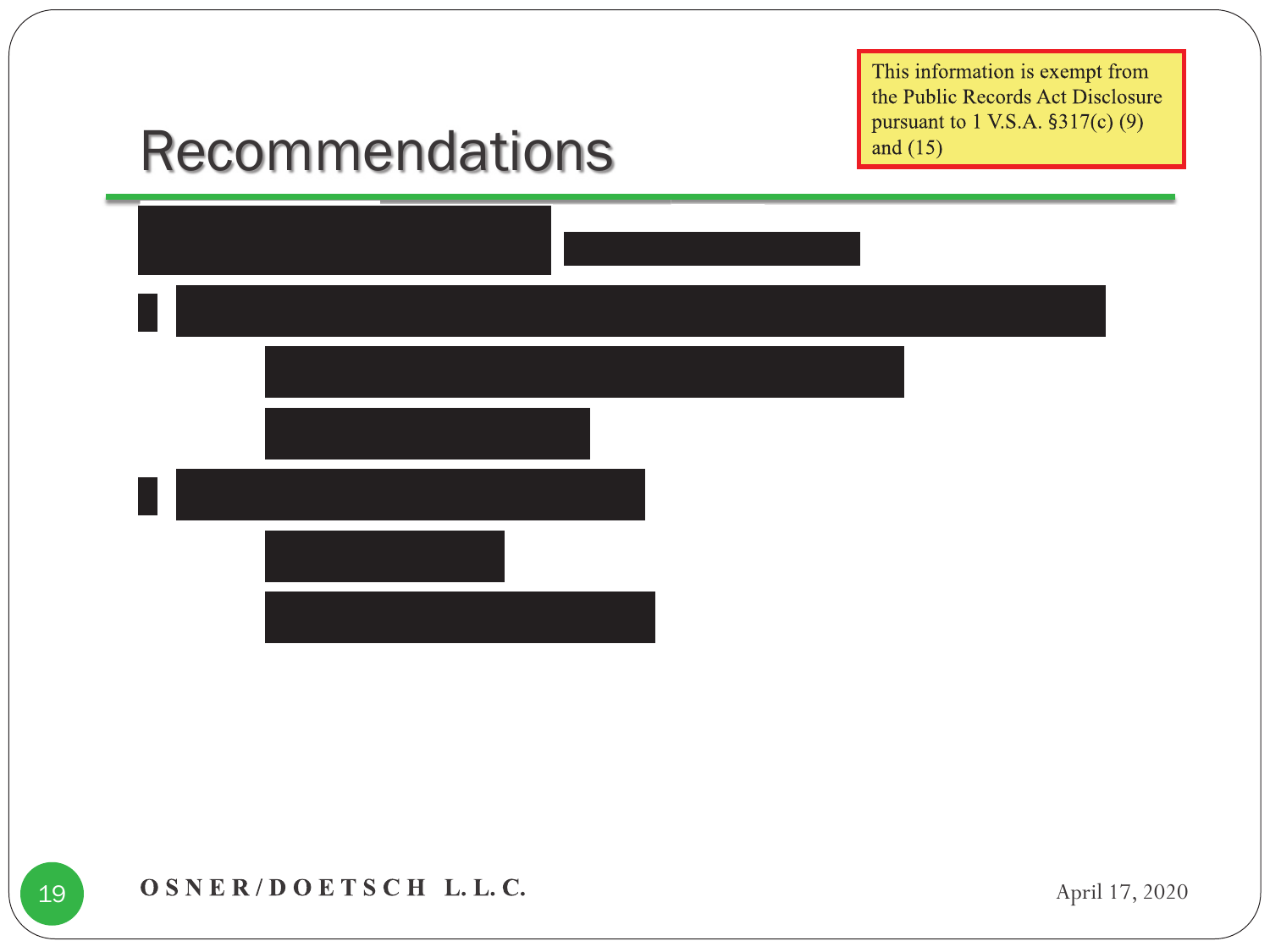#### Recommendations

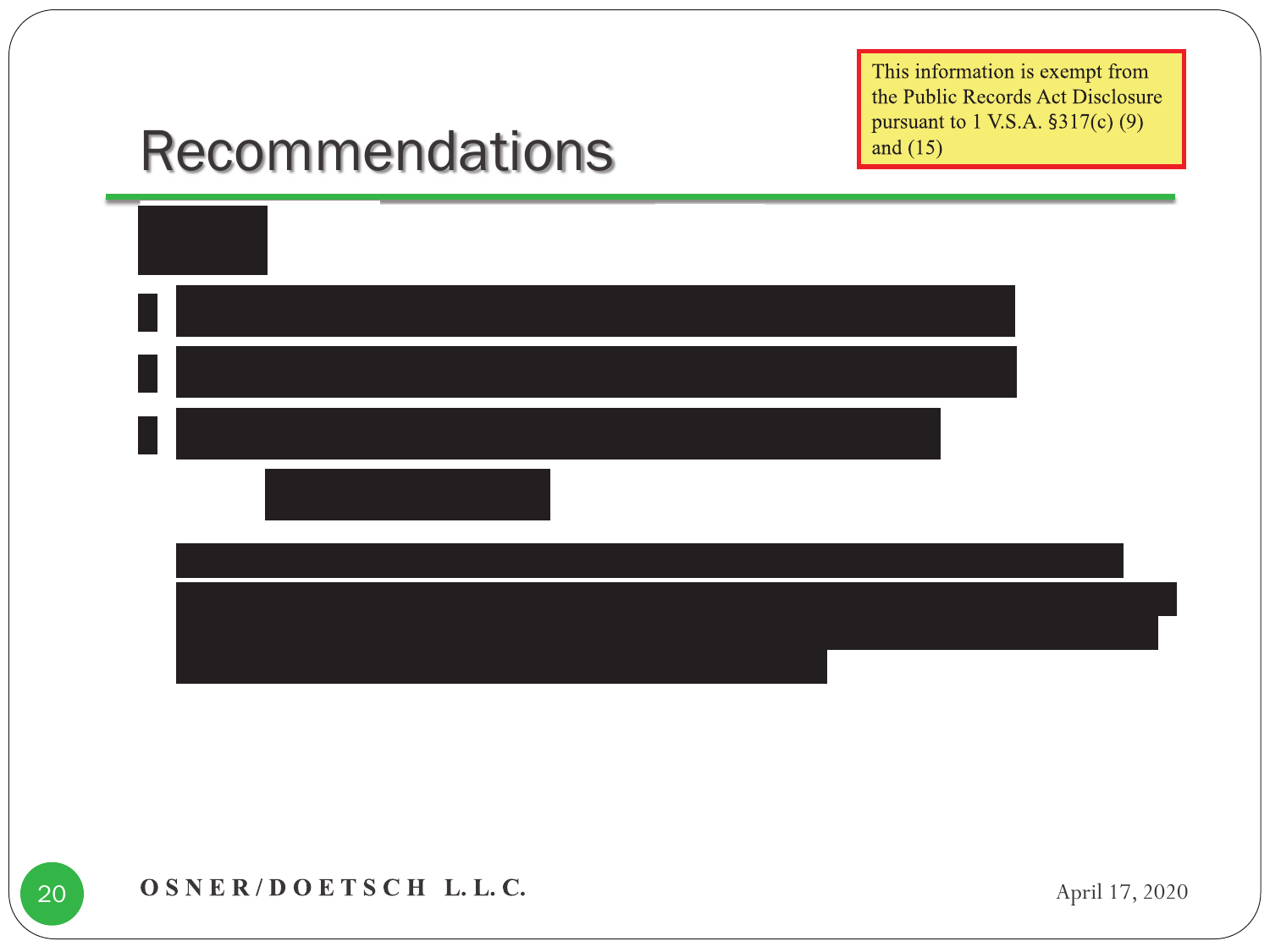#### Recommendations

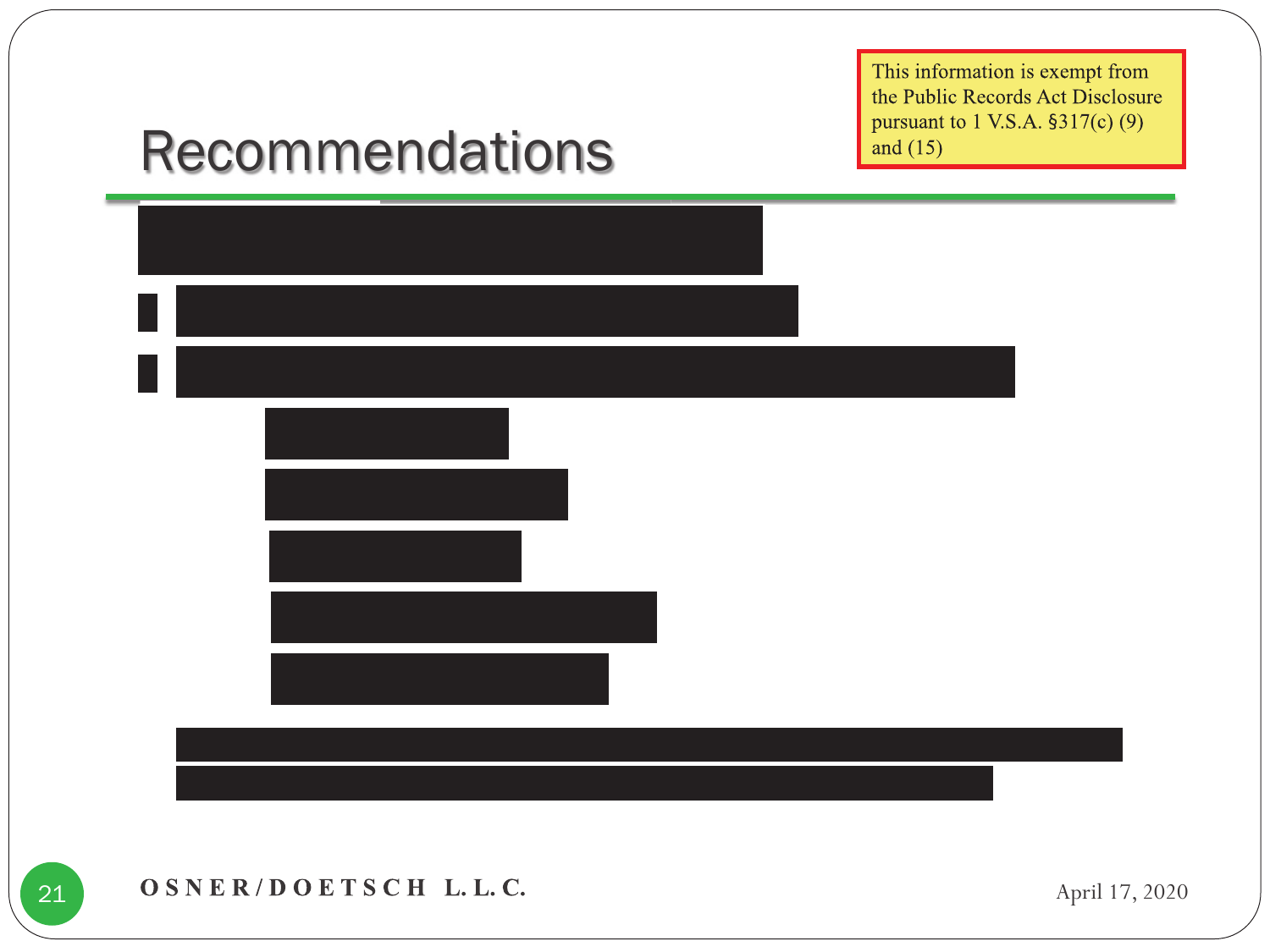#### Recommendations

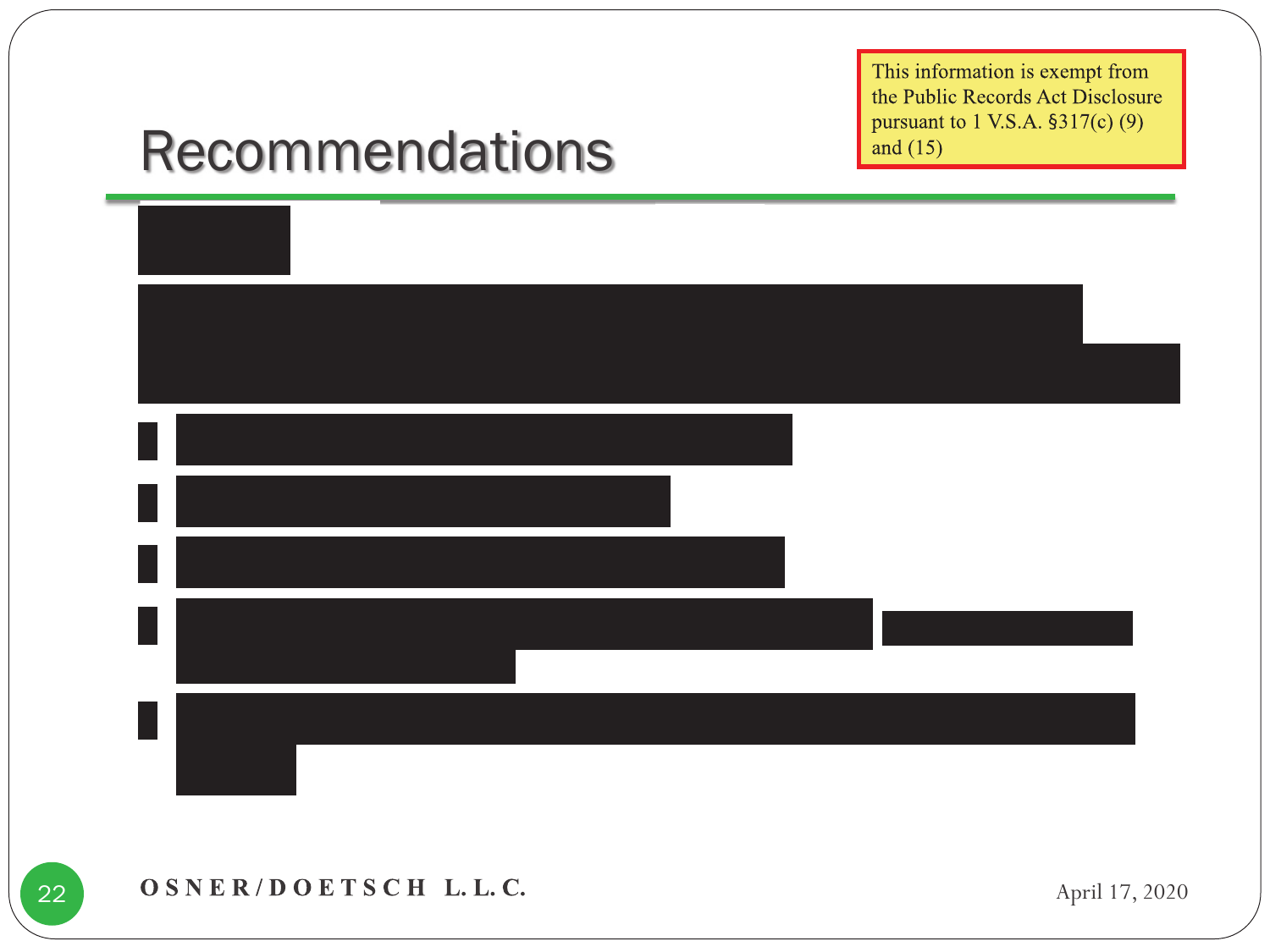### Recommendations



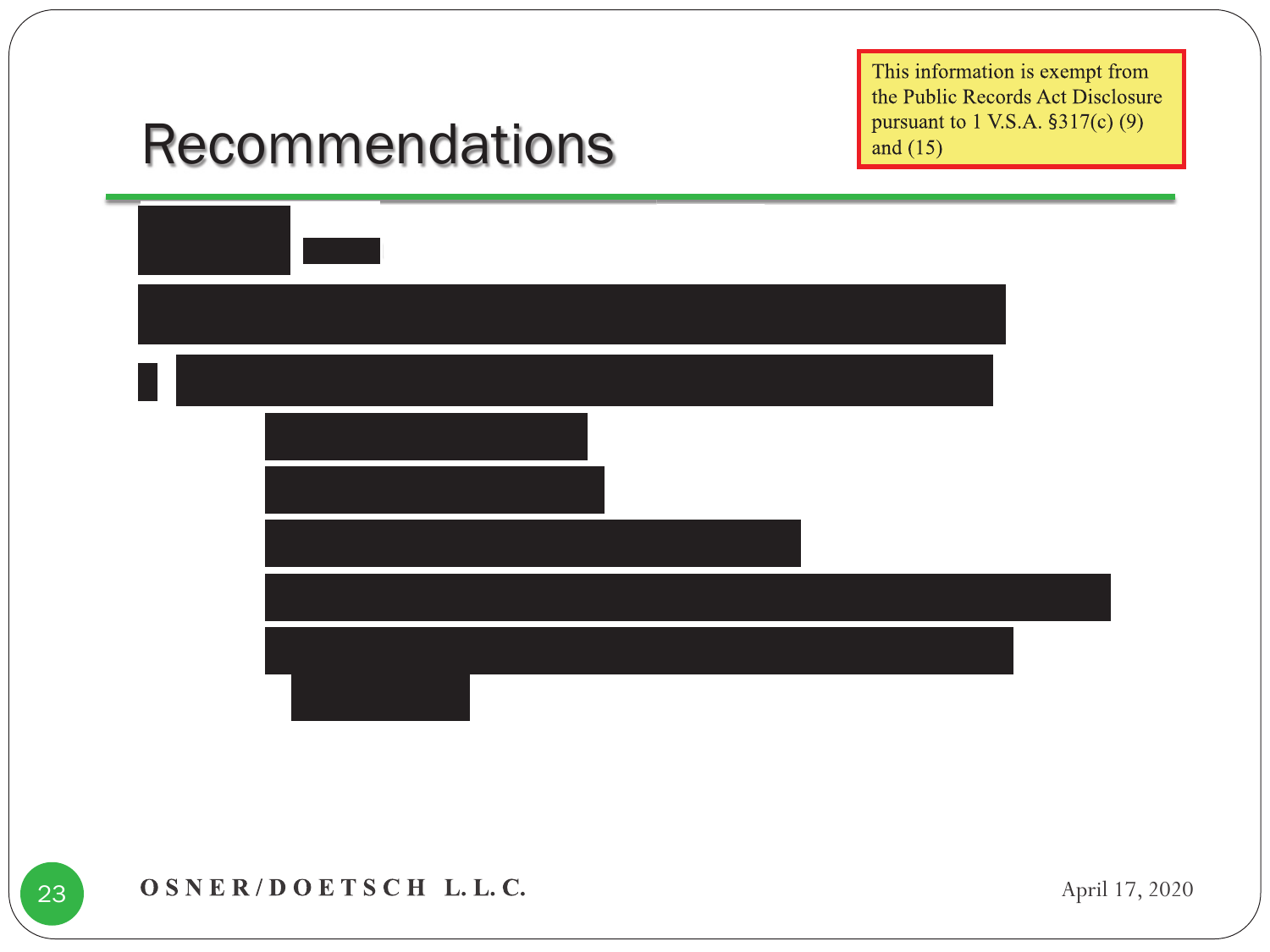#### Recommendations

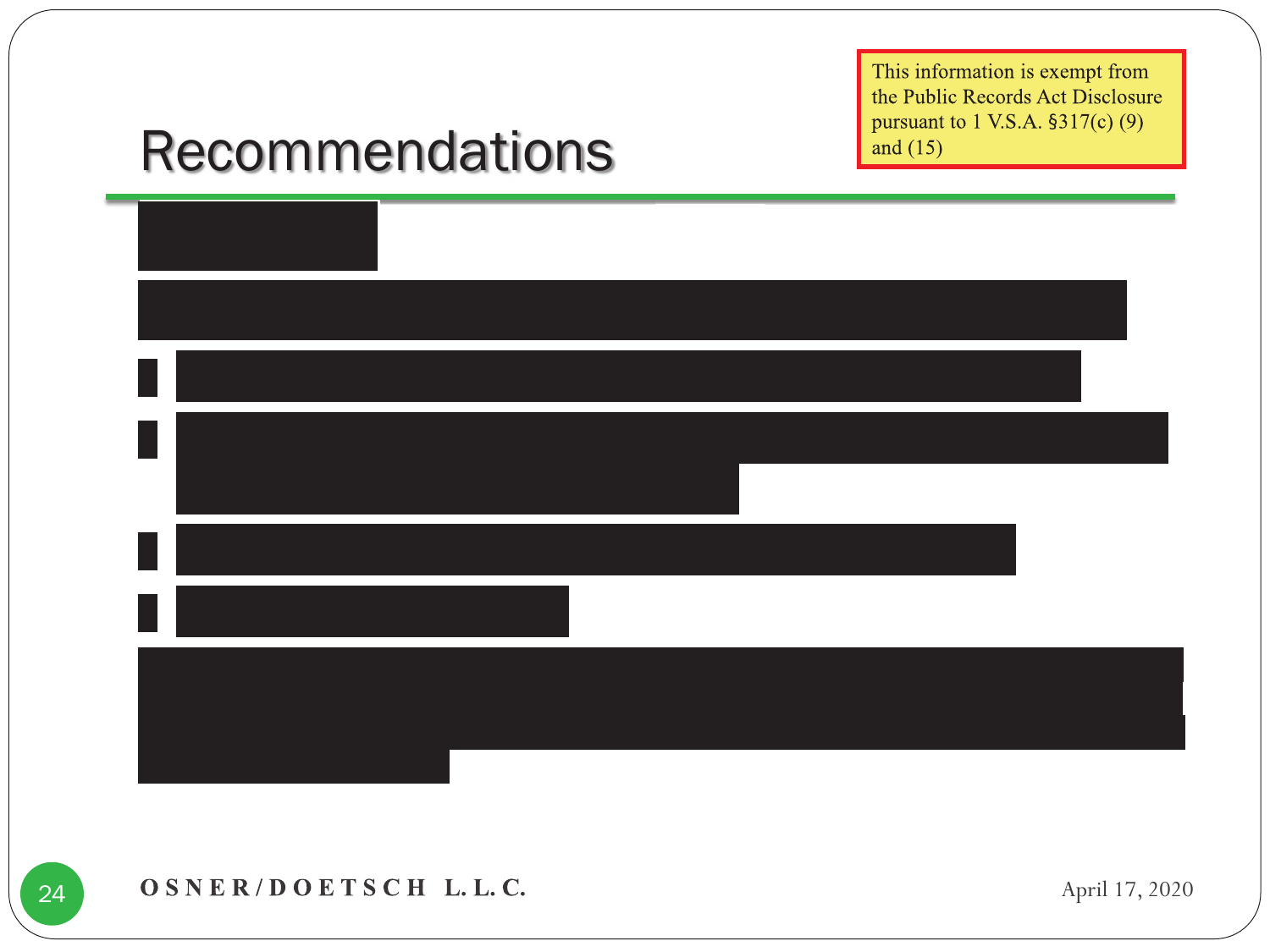### EHR/Rev Cycle – Coding

- y Hire of a second 1.0 FTE certified coder
- $\bullet$ Existing coder enters certificate training.
- $\bullet$  Purchase of encoder software – timeline 9 months to 16 months
- y Purchase is contingent on current increase in cash flow and state assistance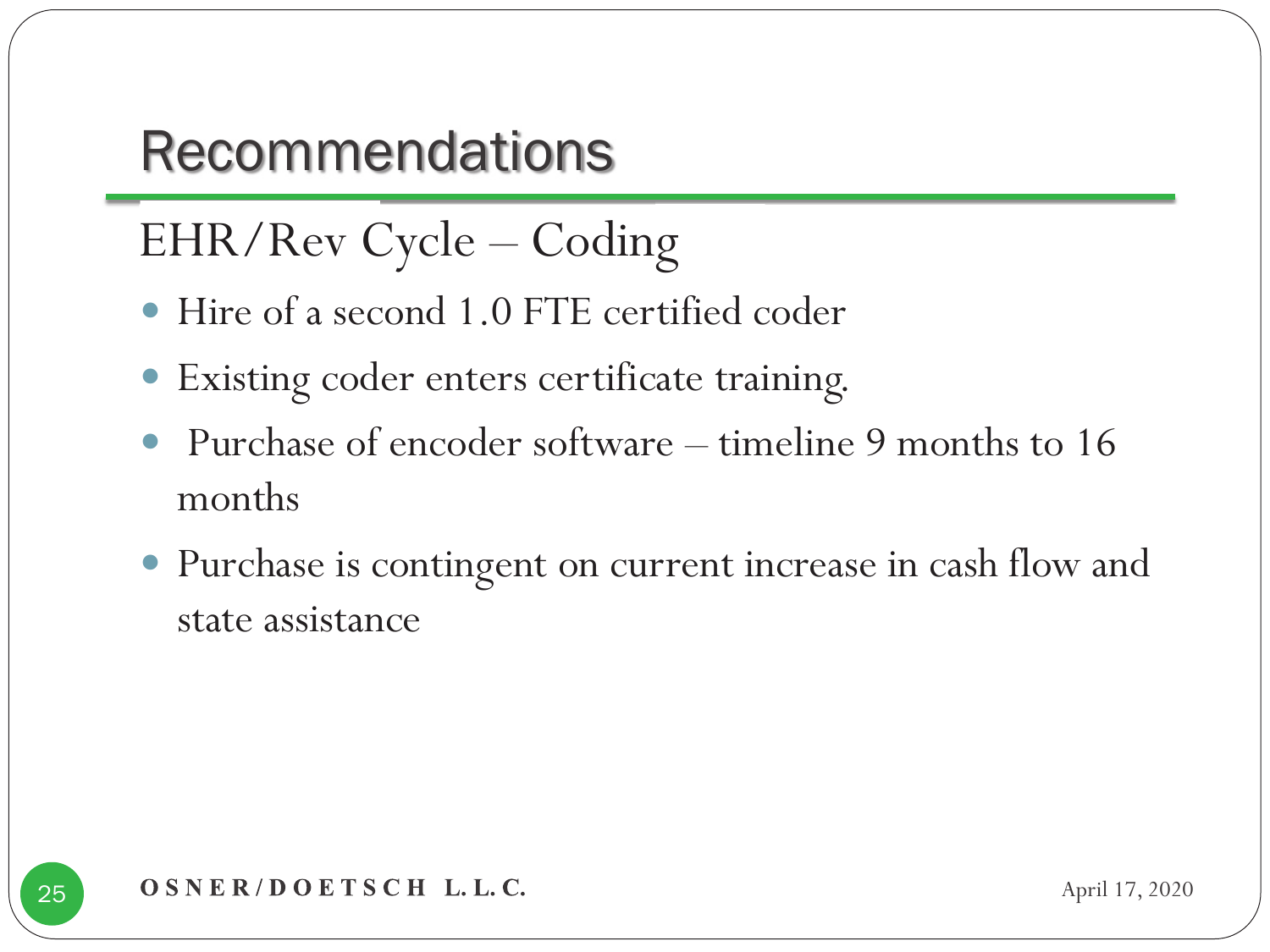#### Recommendations